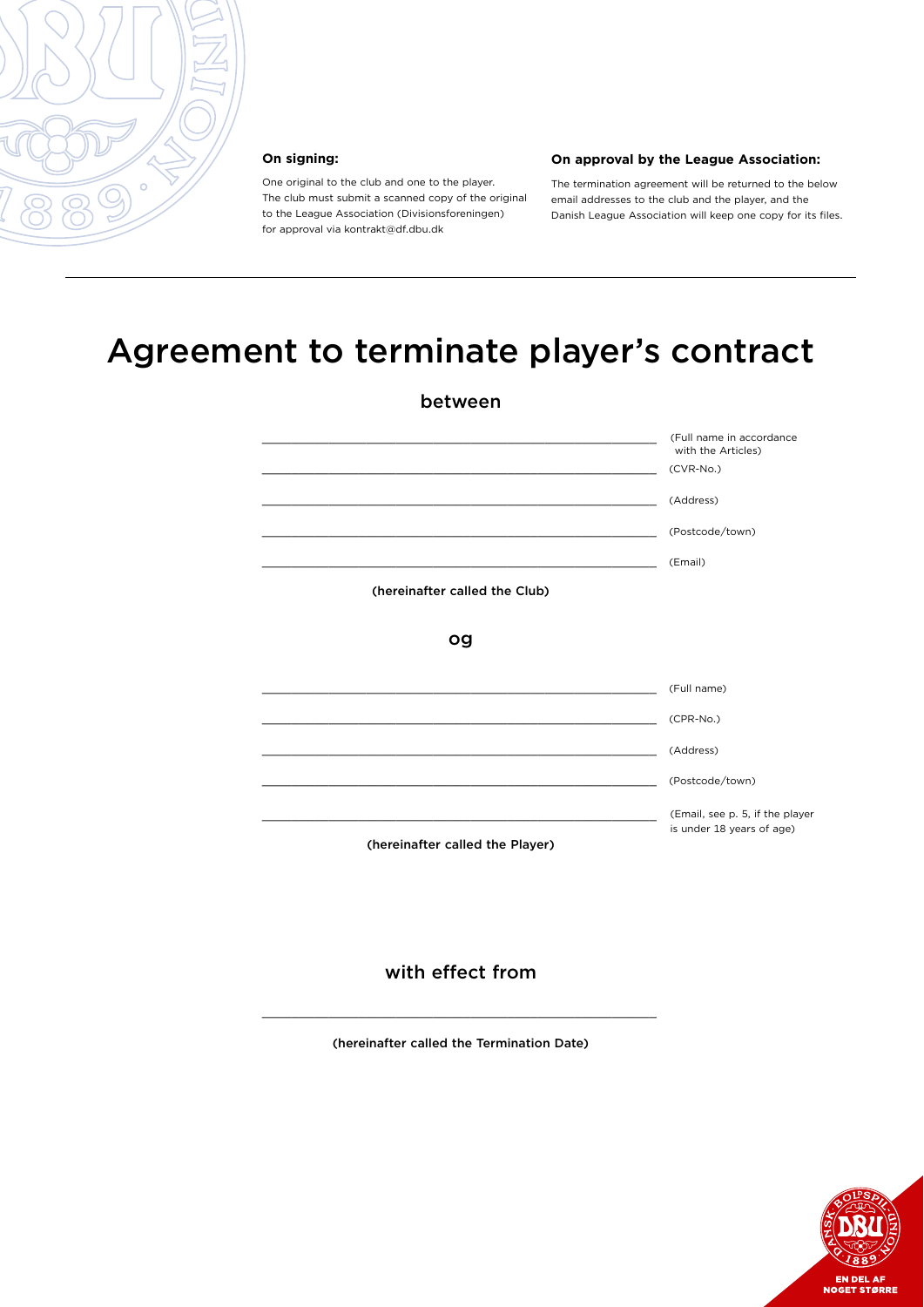

#### **Section 1 – Termination of player's contract**

1.1 The Club and the Player have agreed to terminate the Player's contract between the parties (hereinafter called the Player's Contract) with effect from the Termination Date.

#### **Section 2 – Due pay, etc., and holiday pay**

2.1 The Club will remunerate the Player and the Player will accrue holiday leave in accordance with the Player's Contract up to and including the Termination Date. The Club will settle due pay, bonuses and other remuneration agreed in the Player's Contract in the usual manner in accordance with the Club's normal payroll runs and other payment routines unless otherwise agreed in Section 7 below. The Club will also calculate holiday pay in the usual manner on termination and transfer the holiday pay due to the Player to FerieKonto within the period allowed under the Danish Holiday Act (ferieloven) in this respect – reckoned from the Termination Date.

### **Section 3 – Player's licence**

- 3.1 The club must hand over the player's licence if so requested by the player's new club.
- 3.2 This Termination Agreement cannot contain any special provisions limiting the Player's licence to play after the Termination Date. Reference is also made to Part 4, Section 2.1, of the Player's Contract concerning the Club's possibilities of withholding the Player's licence.

#### **Section 4 – Payment for remaining contract term (if applicable)**

- 4.1 Please tick off the relevant box below and fill in the blank, if relevant.
	- $\Box$  The Club will not pay the Player a share of the remaining contract amount.
	- $\Box$  The Club will pay the Player a share of the remaining contract amount, namely DKK  $\Box$

This share of the remaining contract amount will be payable as follows:

The Club will pay holiday pay of any payment made to the Player as a share of the remaining contract amount. The holiday pay will be transferred to FerieKonto within the period allowed under the Danish Holiday Act in this respect – reckoned from the date on which the agreed payment of a share of the remaining contract amount falls due for payment to the Player.

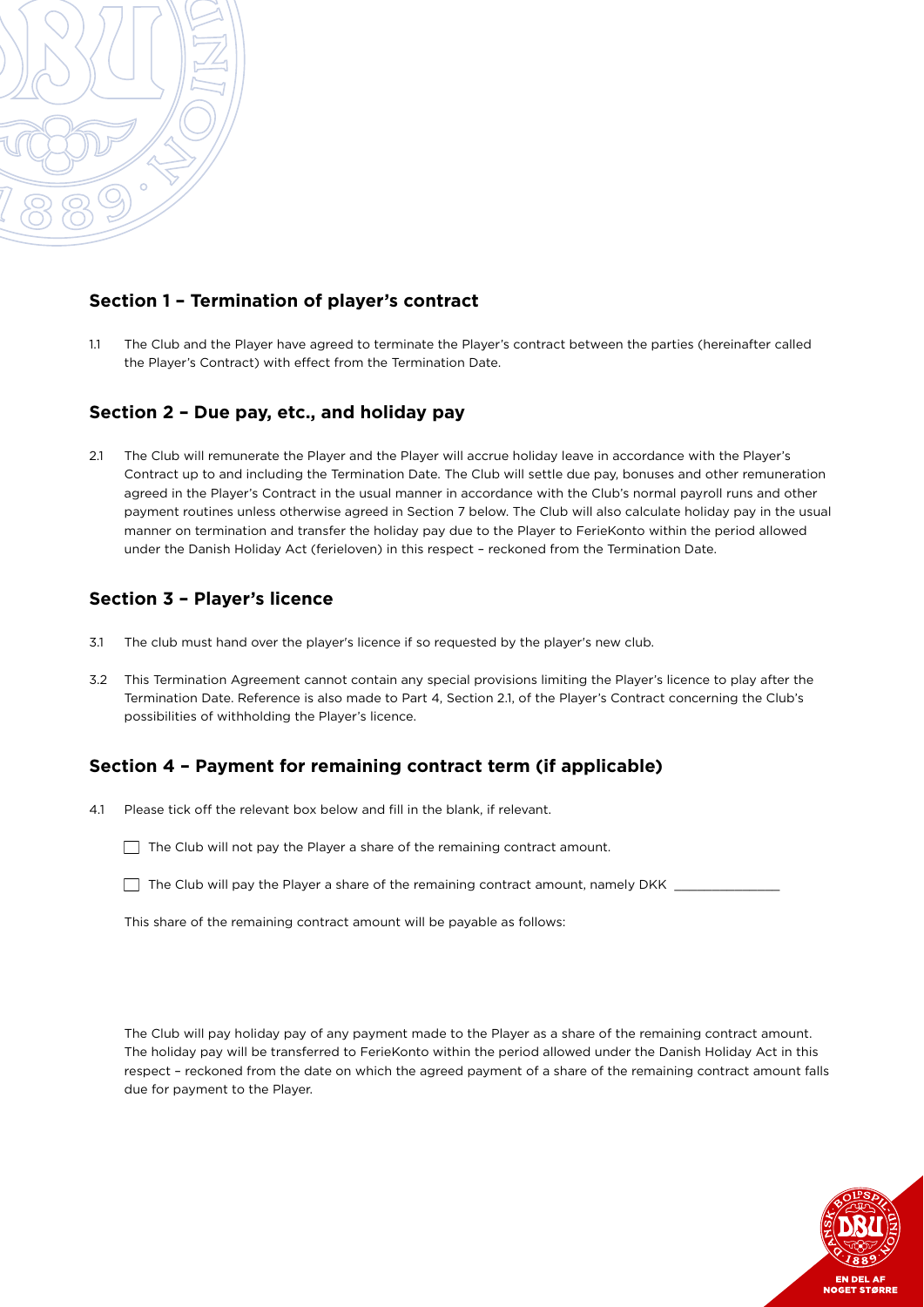

#### **Section 5 – Severance pay (if applicable)**

- 5.1 The severance pay must be a fee on top of the amount which in the absence of this Termination Agreement would have been payable to the Player in basic salary until the expiry date of the Player's Contract, also called the remaining contract amount, see Section 4 above.
- 5.2 Please tick the relevant box below and fill in the amount, if relevant.

 $\Box$  The Club will not pay the Player a severance pay.

The Club will pay the Player a severance pay of DKK \_\_\_\_\_\_\_\_\_\_\_\_\_\_\_\_\_\_\_\_\_\_\_\_\_\_\_\_

The severance pay will be payable as follows:

5.3 If a severance pay has been agreed, please tick the relevant box below:

- $\Box$  The severance pay will attract no holiday pay from the Club.
- $\Box$  The severance pay will attract holiday pay from the Club. The sum will be paid into FerieKonto within the period allowed under the Danish Holiday Act for payment of holiday pay – reckoned from the date when the severance pay falls due for payment to the Player.

#### **Section 6 – Compensation for training and development and/or solidarity payment**

- 6.1 Please tick the relevant box below.
	- The Club reserves the right to receive compensation for training and development and/or a solidarity payment in accordance with the transfer rules of FIFA and DBU in force from time to time in the event of the Player subsequently signing for another club/other clubs.
	- $\Box$  The Club waives the right to receive compensation for training and development and/or a solidary payment in accordance with the transfer rules of FIFA and DBU in force from time to time in the event of the Player subsequently signing for another club/other clubs.

#### **Section 7 – Special agreements**

7.1 7.1 The parties have made the following special agreements in connection with the termination of the Player's Contract:

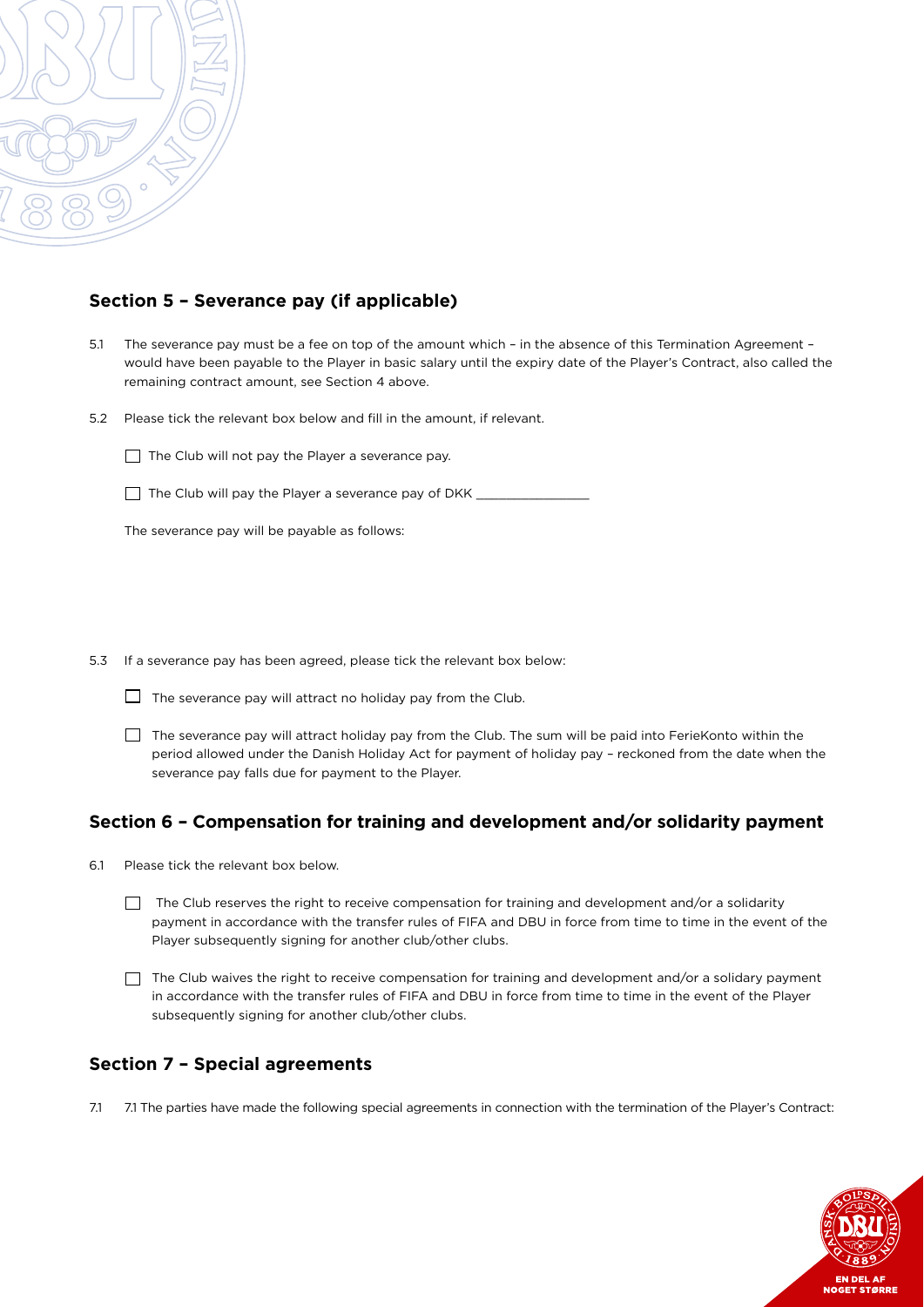

#### **Section 8 – Right of cancellation**

8.1 The Player is entitled to cancel this Termination Agreement if the Club reserves the right in Section 7 above to demand a fee in the event of the Player subsequently signing for another club to an extent that exceeds the Club's right to compensation for training and development and/or a solidarity payment in accordance with the transfer rules of FIFA or DBU in force from time to time, or if the Club otherwise reserves its rights with regard to the Player's future employment. The right of cancellation will expire 7 days after this Termination Agreement is signed but no earlier than 3 business days after this Termination Agreement is submitted by one of the parties to the Players Association (Spillerforeningen), a lawyer chosen by the Player or the Player's authorised intermediary with a view to the Player obtaining advice.

#### **Section 9 – Disputes**

9.1 The provisions of the standard player contract in Part 4, Section 4, apply correspondingly.

#### **Section 10 – Approval**

- 10.1 10.1 The validity and commencement of this Termination Agreement is subject to approval by the League Association's administration.
- 10.2 The provisions of the standard player contract in Part 4, Sections 5-6, apply correspondingly

#### **Section 11 – Football agents (formerly known as "players' agents")**

- 11.1 Please tick the relevant box below and fill in the blanks, if relevant. The parties and any intermediaries involved must also each confirm by their signature that they are familiar with the FIFA and DBU regulations on intermediaries and that the information given below is correct.
	- No registered or non-registered football agent was involved in the establishment or conclusion of this Termination Agreement.
	- The following registered football agents were involved in the establishment or conclusion of this Termination Agreement:

| As football agent for the Club: | As football agent for the Player: |
|---------------------------------|-----------------------------------|
|                                 |                                   |
|                                 |                                   |
|                                 |                                   |
|                                 |                                   |
|                                 |                                   |